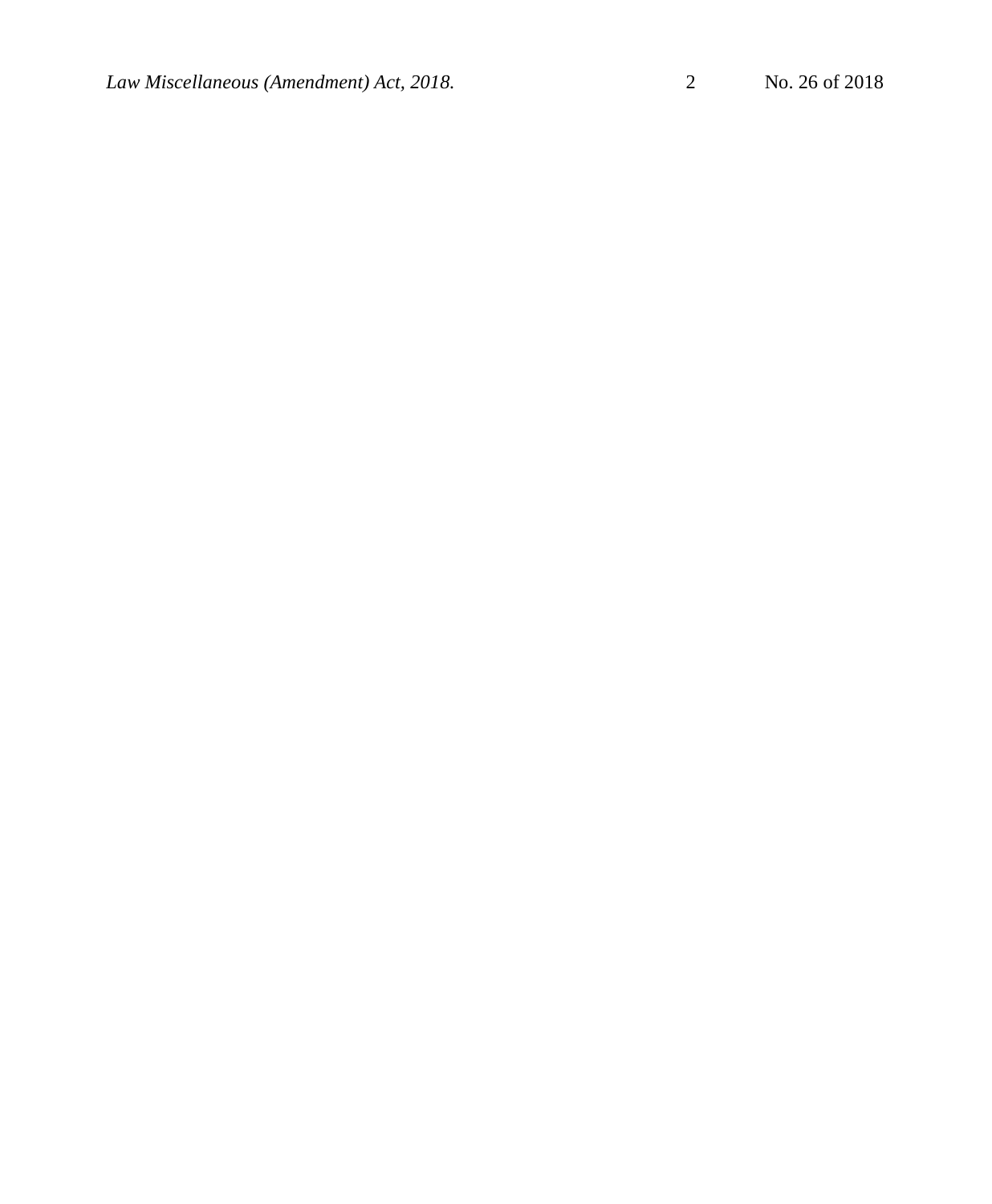# **ANTIGUA AND BARBUDA LAW (MISCELLANEOUS AMENDMENTS) ACT 2018 ARRANGEMENT OF SECTIONS**

# **SECTIONS**

- 1. Short title
- 2. Amendment of the International Banking Act, 2016
- 3. Amendment of the International Business Corporations Act, Cap. 222
- 4. Amendment of the Antigua and Barbuda Merchant Shipping Act 2006
- 5. Amendment of the Investment Authority Act 2006
- 6. Amendment of the Automatic Exchange of Financial Accounts Information Act 2016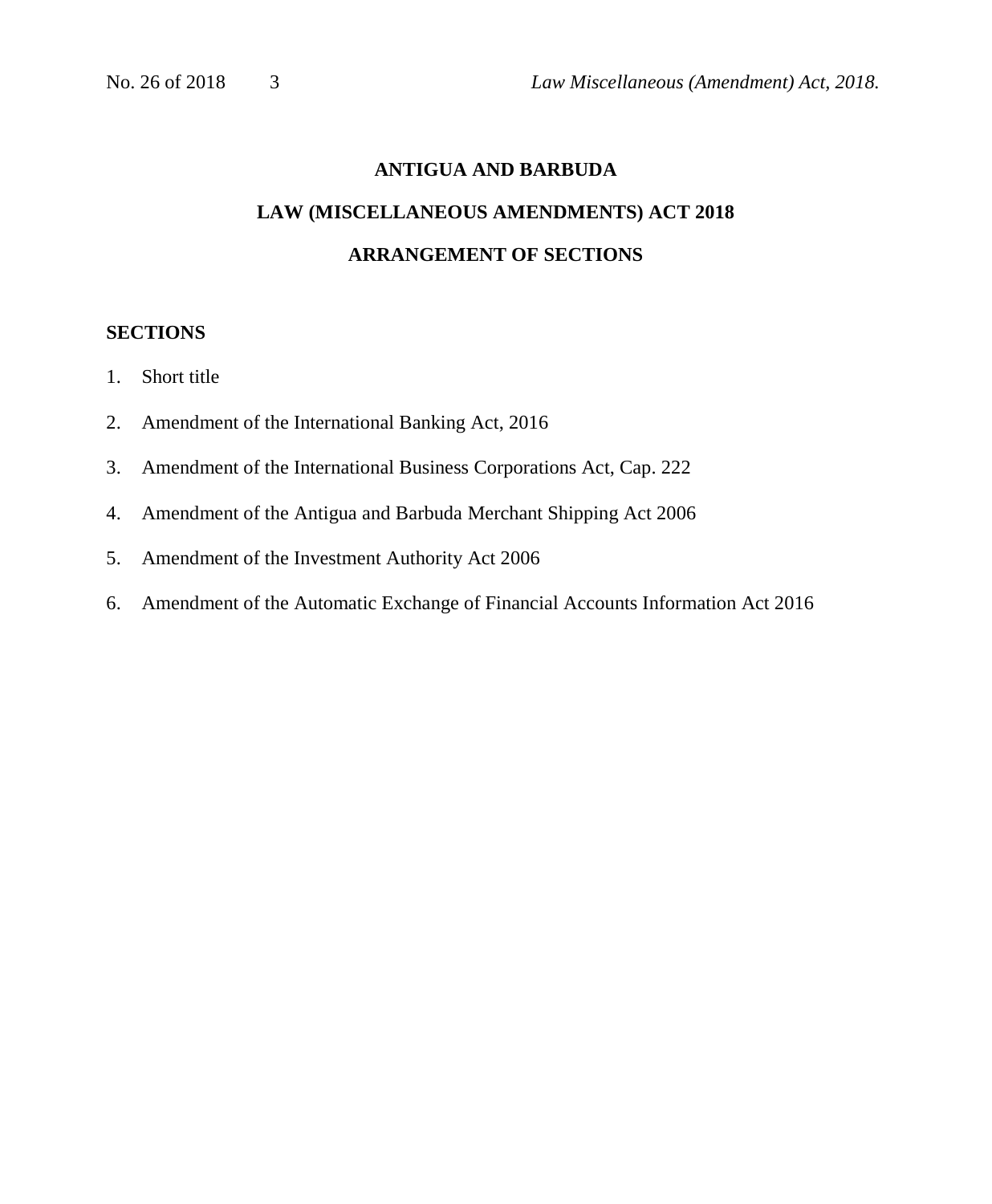**[L.S.]**



**Rodney Williams,** *Governor-General.*

17th December, 2018.

# **ANTIGUA AND BARBUDA**

# **LAW (MISCELLANEOUS AMENDMENTS) ACT 2018**

# **No. 26 of 2018**

**AN ACT** to amend the provisions of certain Acts of Parliament to strengthen the effectiveness of laws relating to tax transparency and other incidental and related matters.

**ENACTED** by the Parliament of Antigua and Barbuda as follows―

# **1. Short title and commencement**

(1) This Act may be cited as the Law (Miscellaneous Amendments) Act, 2018.

(2) Except for the imposition of the Tonnage Tax, these amendments will come into effect on the  $31<sup>st</sup>$  day of December, 2018; the Tonnage Tax will come into effect on the  $1<sup>st</sup>$  day of January 2021.

# **2. Amendment of the International Banking Act, 2016 No. 6 of 2016**

The International Banking Act 2016 is amended –

(1) in section 117 by repealing subsection (3) thereof and replacing it as follows –

"(3) Without prejudice to the generality of subsection (2), no creditor, shareholder, depositor or any other person shall: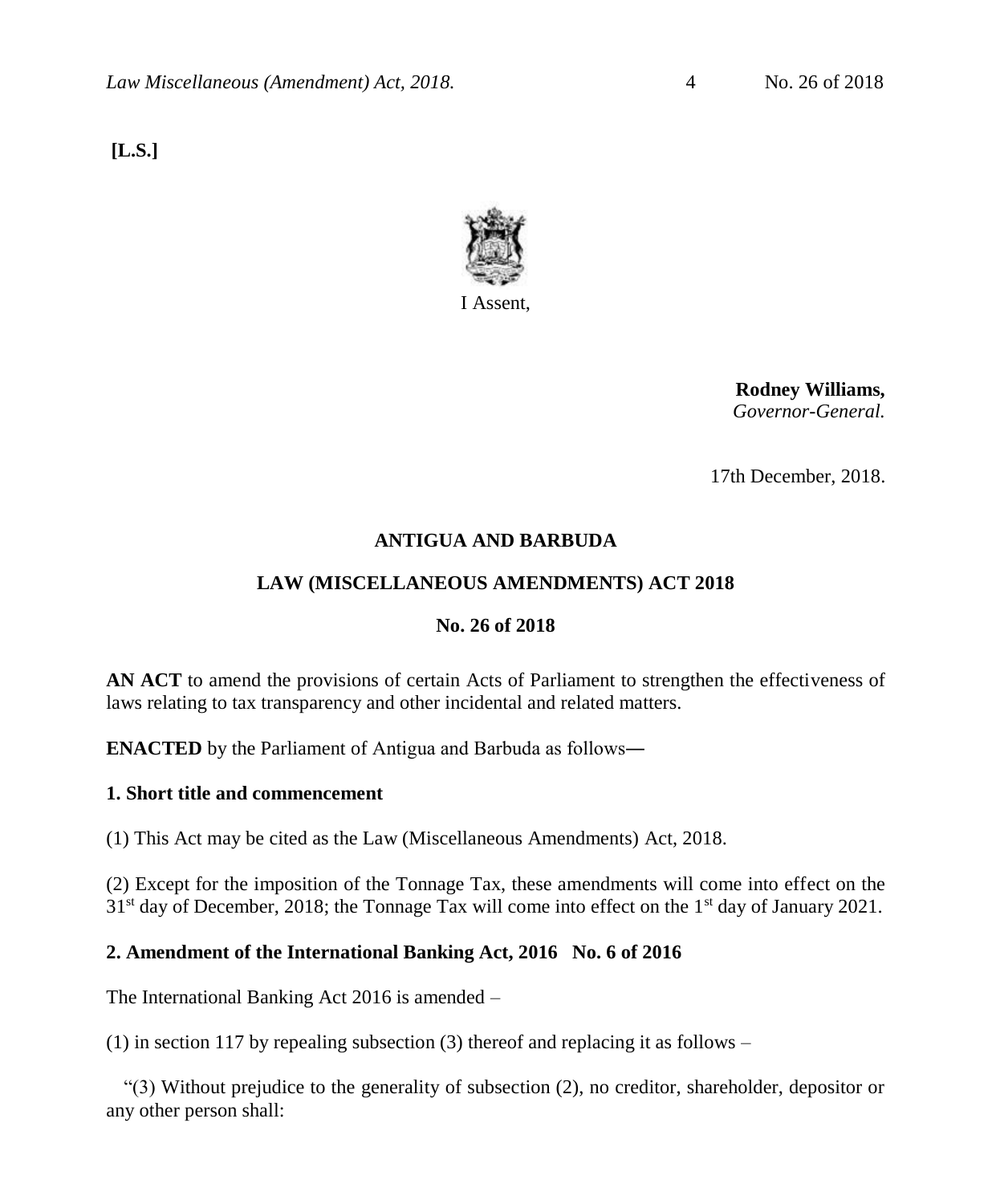- *(a)* commence or continue any action, execution or other proceedings; or
- *(b)* seek to enforce in any way any judgment or order obtained against the licensed financial institution or licensed financial holding company or its successor or the transferee of the whole or any part of any property, assets or undertaking of the licensed financial institution for the recovery of any claim or in respect of any other liability,

Until the termination of official administration in relation to the licensed financial institution or without the prior leave of the court, unless the court directs otherwise.

(2) by repealing Part  $XV$  – sections 167, 169, 170, 171 and 172 - in its entirety.

#### **3. Amendment of the International Business Corporations Act, Cap 222**

The International Business Corporations Act, Cap. 222 is amended as follows –

(1) in section 2 – Interpretation – by repealing the definition of "Commission" and replacing it with the following definition –

" "Commission" means the Financial Services Regulatory Commission;"

(2) in section 4 subsection (1) at paragraph (e) by inserting immediately after the word "activities" the words "approved by the Commission."

(3) by inserting immediately after section 4 a new section 4A to be worded as follows –

#### "**4A. International Business Corporations and domestic investments**

(1) Notwithstanding any other provision, a corporation may invest in, trade with or provide services to persons within the jurisdiction of Antigua and Barbuda if the corporation –

- *(a)* apply to the Commission for a certificate to be registered to conduct business within Antigua and Barbuda;
- *(b)* file with the Registrar of Intellectual Property copies of its incorporation documents, the certificate from the Commission and evidence that it is in good standing;
- *(c)* file with the Registrar of Intellectual Property information on the beneficial ownership of the corporation;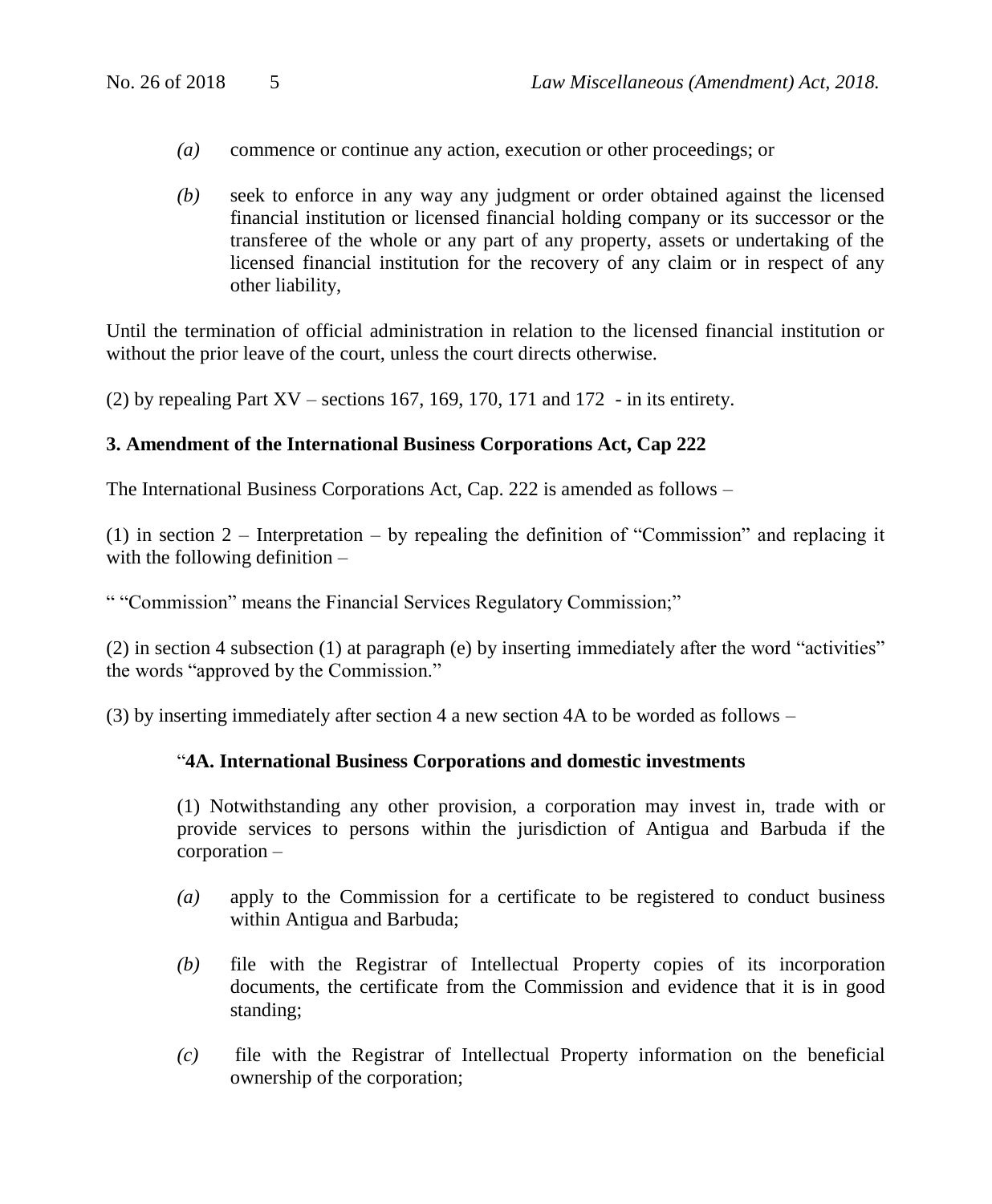*(d)* meet such other requirement as may be prescribed by the Companies Act 1995 and regulations made thereunder.

(2) A corporation that registers and conducts business with residents in Antigua and Barbuda shall be taxed at the applicable domestic rate under the Income Tax Act."

(4) in section  $5$  by  $-$ 

*(a)* repealing subsection (1) and replacing it as follows –

"(1) The following categories of persons are permitted to incorporate a corporation under the Act –

- *(a)* any two citizens of Antigua and Barbuda, one of whom is entitled to practice as an Attorney-at-Law in Antigua and Barbuda;
- *(b)* A corporation that was incorporated under this Act and holds a license as a registered Corporate Management and Trust Services Provider; or
- *(c)* a body corporate authorized by a resolution of the House of Representatives."
- *(b)* by repealing subsection (1a) and subsection (3) thereof.

(5) in section 6 subsection (1) by repealing paragraph (f) thereof;

(6) in section 8 by repealing the section in its entirety and replacing it as follows –

"8. Documentation

In addition to the articles of incorporation, an incorporator must send to the commission the documents required by section  $67(7)$ , section 129(1), section 327 and the information specified in paragraphs (a) to (e) of section  $6A(1)$ ."

 $(7)$  in section  $27 -$ 

- *(a)* at subsection (1), by repealing the words, "must be in registered or bearer form and" and replacing these with the words, "must be in the prescribed form only and" .
- *(b)* by repealing subsections (3) and (4) thereof;

(8) in section 111 by repealing subsection (5) in its entirety;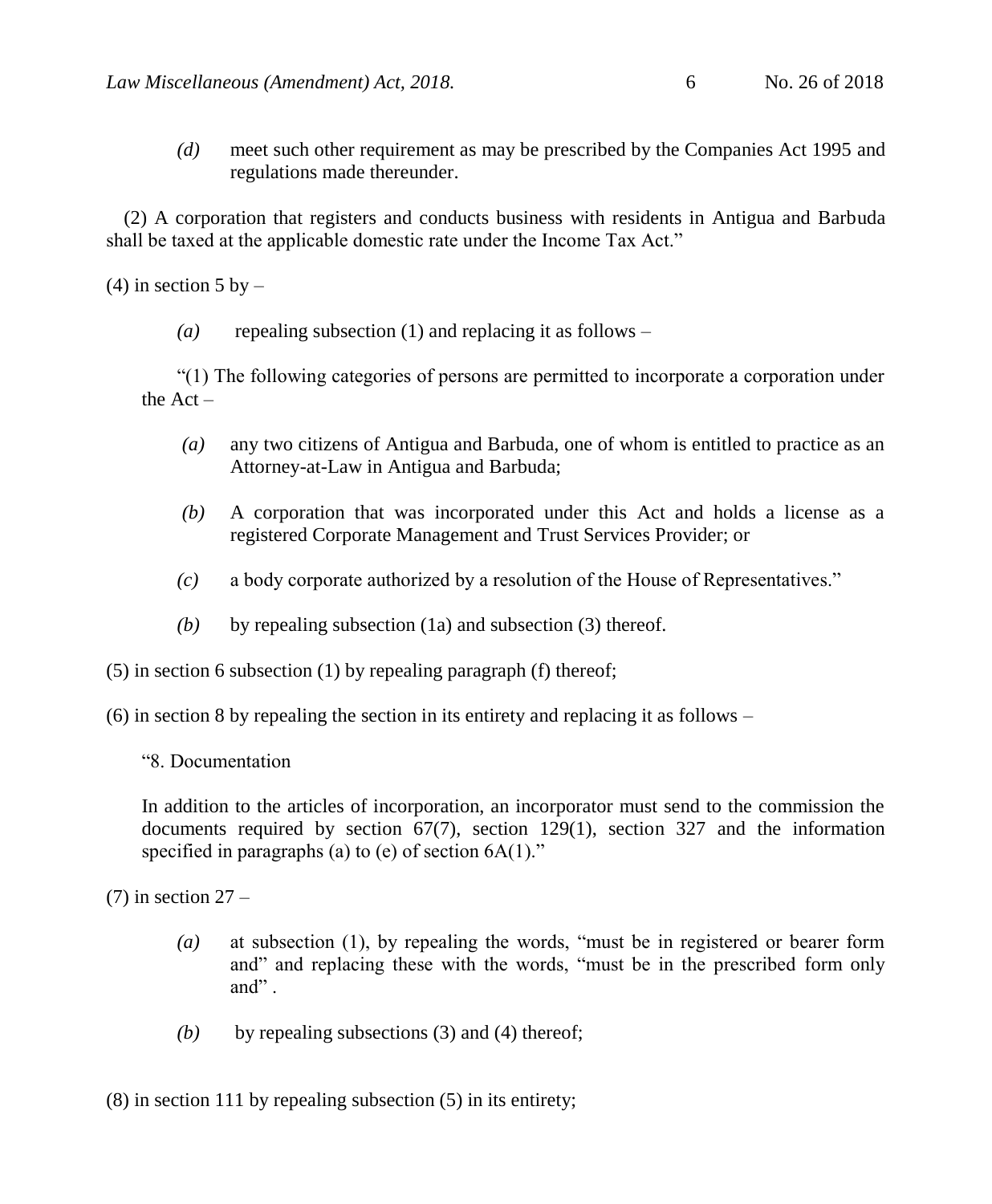(9) in section 130 by repealing paragraph (d) of subsection (2);

(10) in PART IV – Division G by repealing sections 271, 272, 273, 274, 275, 276, 277, 278, 279, 280, 281.

 $(11)$  in section 319 by repealing the section in its entirety and replacing it as follows –

"319. Inspection of register

(1) A person who has paid the prescribed fee is entitled, during normal business hours, to examine the register of International Business Corporations, and to make copies of or extract from a document on the register, except where the document is a report that was sent to the Commission under section 344(2) of this Act.

(2) Subject to subsection (1), the Commission shall, upon request and payment of the prescribed fee, furnish any person with a copy or certified copy of the name, registration number, registered address, registered agent and corporate purpose of the corporation and such other document as requested."

## **4. Amendment of the Antigua and Barbuda Merchant Shipping Act 2006**

The Antigua and Barbuda Merchant Shipping Act 2006 is amended –

- (1) by repealing section 11 subsection (5) in its entirety
- (2) by inserting after section 17, a new section 17A to read as follows –

"17A. Tonnage Tax

- (1) There shall be assessed against all Antigua and Barbuda registered ships a tonnage tax based on the gross tonnage of the vessel.
- (2) The rate of the tax shall be in accordance with the Fifth Schedule.
- (3) The tonnage tax shall be paid into a Special Fund established by the Minister in accordance with the Finance Administration Act established for the development of Marine Services.
- (3) by inserting a new schedule the Fifth Schedule into the Act as follows- **"**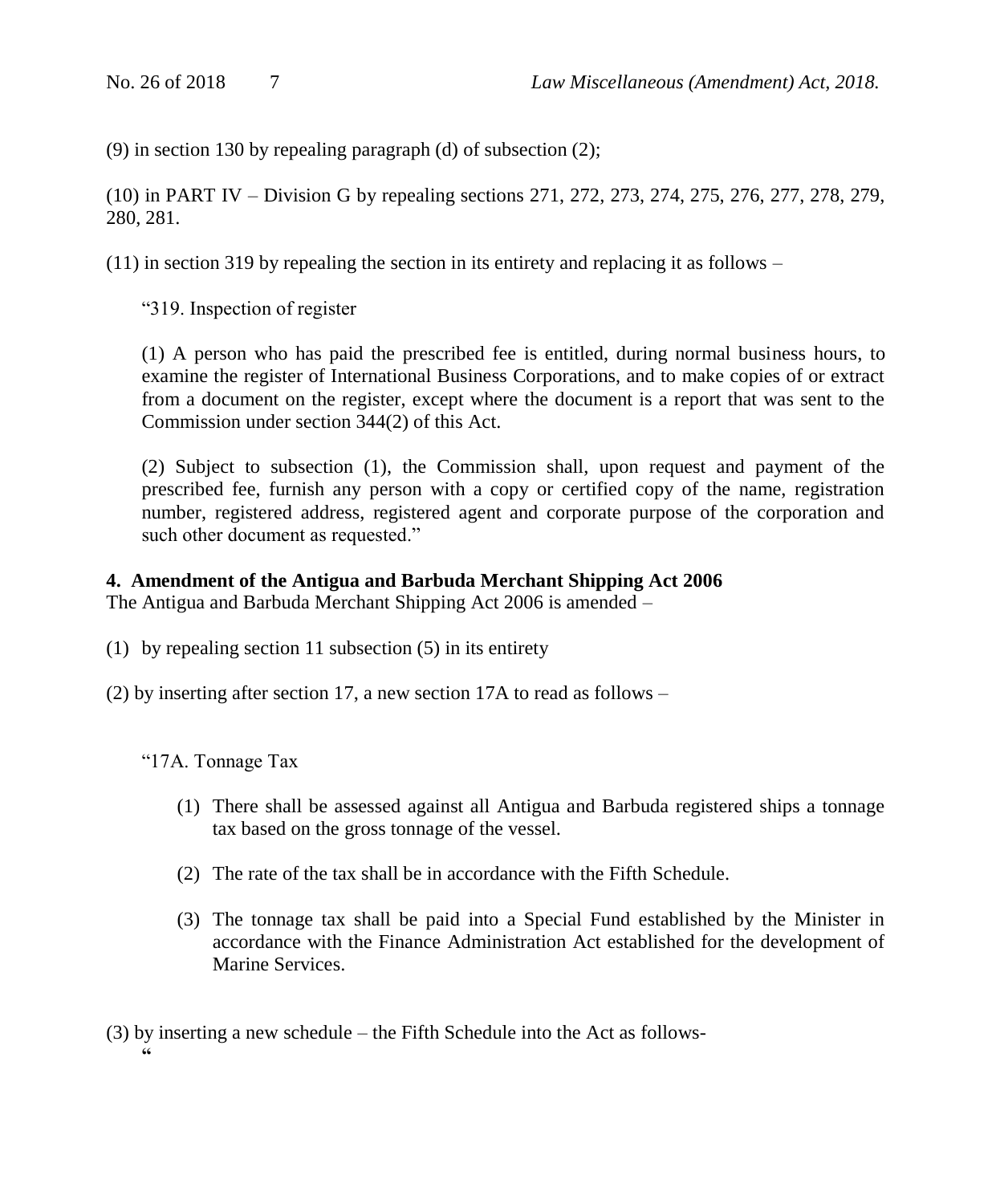## **FIFTH SCHEDULE**

#### Tonnage Tax

#### *Section 17A (2)*

| <b>Vessel Tonnage</b><br>(GT) | <b>Initial Tonnage Tax</b><br>(USD per GT) | Annual Tonnage Tax<br>(USD per GT) |
|-------------------------------|--------------------------------------------|------------------------------------|
|                               |                                            |                                    |
| $500 - 4999$                  | 0.50                                       | 0.45                               |
| $5000 - 9999$                 | 0.40                                       | 0.35                               |
| $10000 - 14999$               | 0.25                                       | 0.20                               |
| $15000 - 29999$               | 0.15                                       | 0.12                               |
| $30000 - 49999$               | 0.10                                       | 0.07                               |
| $50000 - 99999$               | 0.09                                       | 0.05                               |
| $100000 +$                    | 0.08                                       | 0.04                               |

Vessels less than 500 GT

| <b>Vessel Tonnage</b> | Initial Tonnage Tax | Annual Tonnage Tax |
|-----------------------|---------------------|--------------------|
| 'GT                   | (USD per meter)     | (USD per meter)    |
| $0 - 500$             | 5.00                | 4.00               |

#### **5. Amendment of the Investment Authority Act 2006, No. 15 of 2006**

The Investment Authority Act 2006 is amended in Schedule I (Incentives and Concessions) by inserting after category 6 a new category of incentives and concessions to read as follows ―

"7. For a new or established business which has an investment capital of over \$150,000,000.00 Dollars to invest in

- *(a)* the provision of healthcare
- *(b)* tourism
- *(c)* infrastructure development
- *(d)* renewable energy
- *(e)* education
- *(f)* or any similar project being for the economic development of Antigua and Barbuda